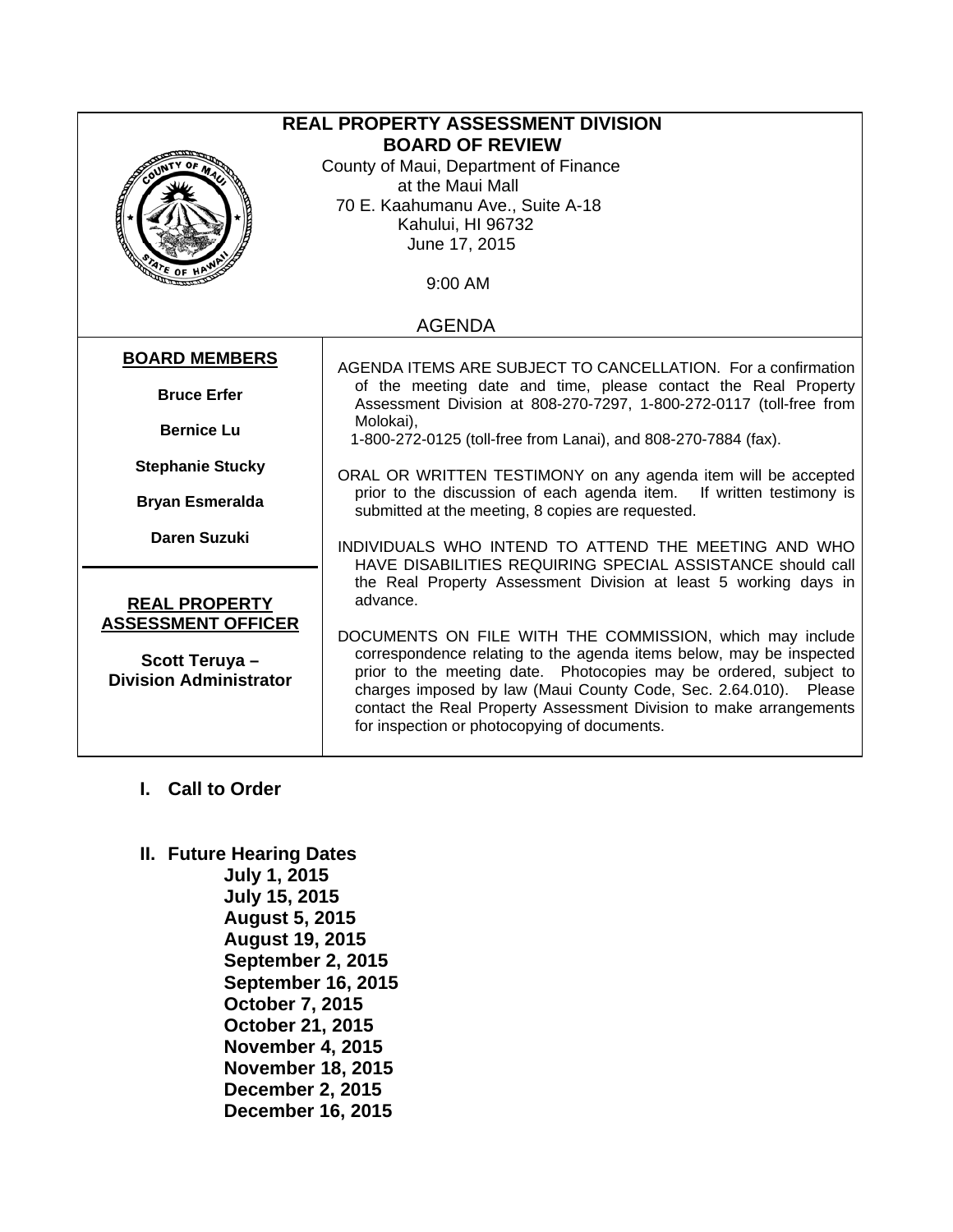### **III. New Business**

#### **A. Actions on Real Property Assessment Appeals Supervising Real Property Tax Clerk – Melvina Kanaha (2015 Appeals)**

|          | $\frac{1}{2}$    |                                    |
|----------|------------------|------------------------------------|
| CASE NO. | TMK              | <b>APPELLANT</b>                   |
| 016420   | 2-5-025-012-0000 | <b>Terry Lane</b>                  |
| 016216   | 3-9-001-107-0098 | <b>Chris Alpine</b>                |
| 016195   | 3-9-004-135-0109 | <b>August Petropulos</b>           |
| 016823   | 4-3-003-017-0010 | <b>Timber Dell Properties, LLC</b> |
|          |                  |                                    |

### **Senior Real Property Technical Officer – Marcy Martin (2015 Appeals)**

| CASE NO. | TMK              | <b>APPELLANT</b>        |
|----------|------------------|-------------------------|
| 015977   | 3-5-007-024-0000 | <b>Shirley Shepherd</b> |
| 016962   | 4-3-006-074-0000 | Linda Percy             |

#### **Real Property Appraiser – Seiko Machida (2014 Appeal)**

| CASE NO. | TMK              | <b>APPELLANT</b>                |
|----------|------------------|---------------------------------|
| 016882   | 4-1-001-009-0000 | Maui Land & Pineapple Co., Inc. |
| 016885   | 4-2-004-023-0000 | Maui Land & Pineapple Co., Inc. |
| 016888   | 4-3-001-001-0000 | Maui Land & Pineapple Co., Inc. |
| 016892   | 4-3-001-017-0000 | Maui Land & Pineapple Co., Inc. |
| 016887   | 4-3-001-089-0000 | Maui Land & Pineapple Co., Inc. |

## **Real Property Appraiser – Tammy Pojas (2015 Appeals)**

| CASE NO. | TMK              | <b>APPELLANT</b>   |
|----------|------------------|--------------------|
| 016175   | 4-4-001-038-0088 | Paul Chahin        |
| 017271   | 4-4-001-038-0091 | <b>Paul Chahin</b> |

#### **Real Property Appraiser – Joshua Poouahi (2015 Appeals)**

| CASE NO. | TMK              | <b>APPELLANT</b>   |
|----------|------------------|--------------------|
| 016564   | 4-7-010-033-0001 | Charles E. Tomajko |
| 016569   | 4-7-010-033-0002 | Charles E. Tomajko |

#### **Real Property Appraiser – Kari Stockwell (2015 Appeals)**

| <b>CASE NO.</b> | <b>TMK</b>       | <b>APPELLANT</b>                 |
|-----------------|------------------|----------------------------------|
| 016185          | 4-2-001-024-0002 | <b>Gannon Family Trust</b>       |
| 016042          | 4-2-001-024-0039 | Shahid A Khan                    |
| 016060          | 4-2-001-024-0043 | Mark Hug                         |
| 016628          | 4-2-001-024-0050 | Patricia S. Eastman              |
| 016250          | 4-2-001-024-0052 | Cassidy Family 1990 Trust        |
| 015959          | 4-2-001-024-0058 | Feiman 2005 Trust                |
| 016178          | 4-2-001-024-0063 | Kapalua Bay Villa Investors, LLC |
| 016871          | 4-2-001-024-0067 | Barry/Sharon Sonsthagen          |
| 016192          | 4-2-001-024-0071 | <b>Stanley F. Tavanese</b>       |
| 016815          | 4-2-001-024-0075 | <b>Wolf Living Trust</b>         |
| 015965          | 4-2-001-024-0094 | Jeffrey Doan                     |
| 015953          | 4-2-001-024-0097 | Alfano, Jr. Family Trust         |